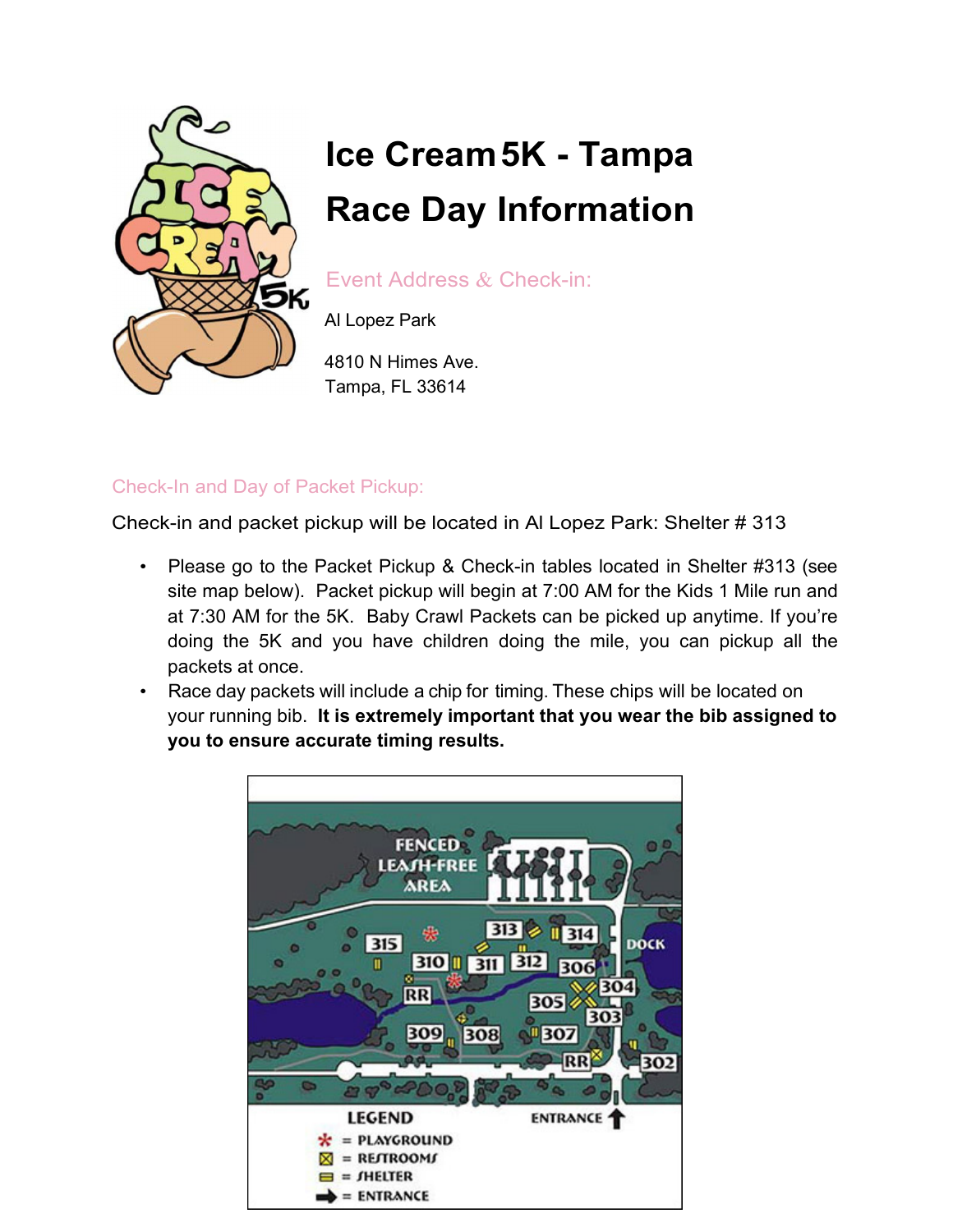### **Parents:**

- If your child is 12 years of age or younger on event day, he or she will have emergency contact information electronically added to their running bib. This information will include: Their name, their parent's name or other emergency contact name and emergency contact phone number. Your child's safety is our number one priority; therefore, the running bib must be worn by all children 12 and under throughout the entire event.
- *By participating in this event and/or allowing your child to participate, you understand and agree that your child's photo may be taken, by our staff, park staff, or any member of the media, for promotional purposes including all marketing outlets such as social media, email, billboard advertising, television commercials, etc., or as news coverage for the event. This includes still photos and videos. This is further outlined in the event waiver.*

### After-Party:

- The most important part of this after-party is of course ice cream! Each participant will have a bracelet for the ice cream. Kindly provide this to the ice cream vendor for your post-race ice cream award.
- Stick around for the awards!

## General Race Day Information:

- **Weather policy:** This event is rain or shine. If severe weather is in the area, we will delay the event as needed and as allowed by the TPD and the Parks Board. As an absolute last resort, the event will be postponed for the safety of everyone, if it's determined that severe weather could bring damaging winds and storms through the area throughout the day. In the event the race is postponed, your registration will automatically be transferred to the new date (TBD). No refunds will be given if the event is postponed.
- **Lost parent/child:** If you or your child become separated, please go to shelter #313. Please advise your son or daughter to go to this shelter and wait for you, should they become lost. This shelter will be staffed by volunteers at all times. A staff member will contact you based on the emergency contact number listed in connection with your child's bib #. Police officers will also be on duty to assist.
- **Awards:** Please stick around for the award ceremony which will take place at approximately 10:30 AM.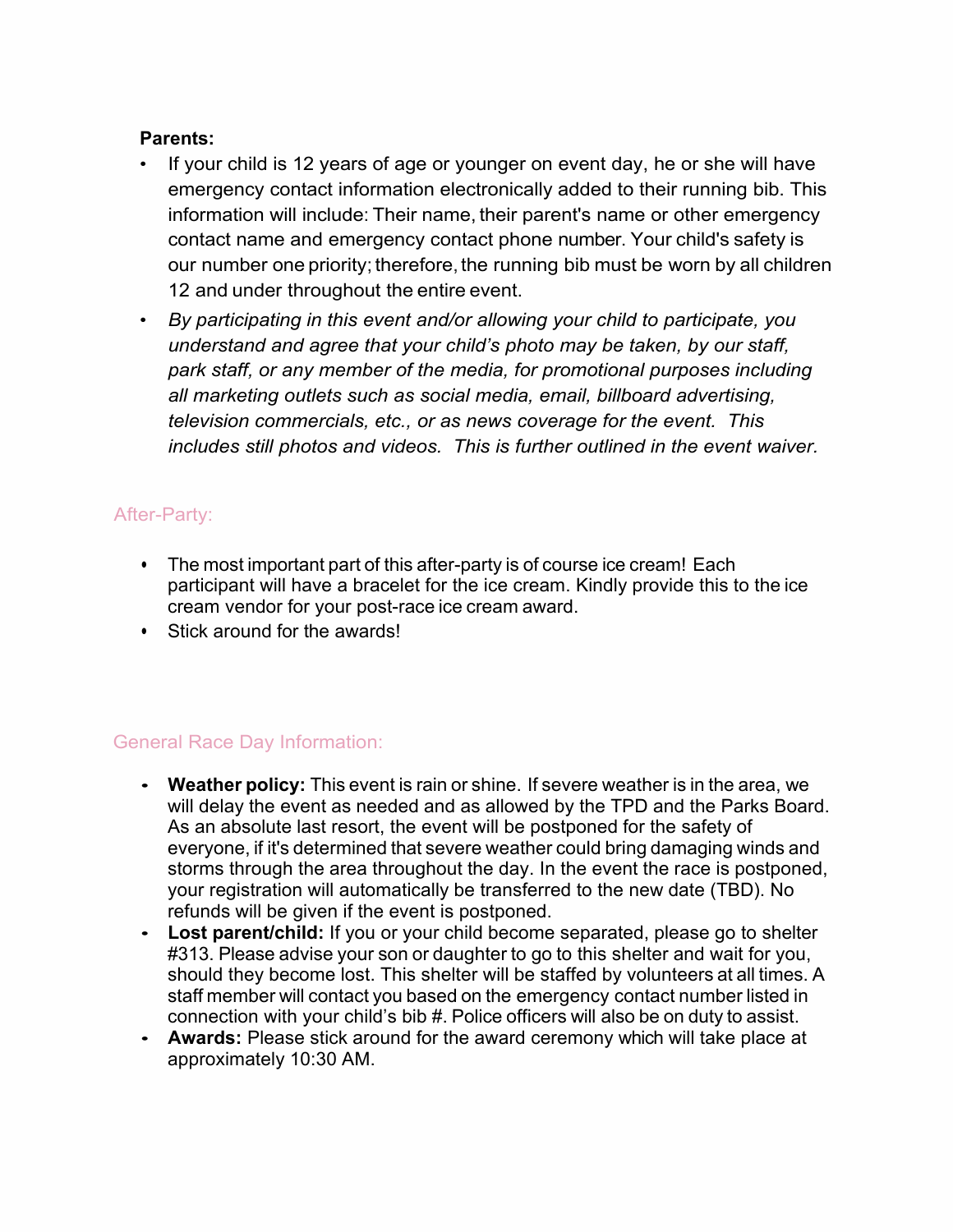• **Dogs:** Your pet is permitted to run. Please understand your pet may get extremely hot on event day, and unlike you, he/she can't tell us when they've had too much – their dedication to you, makes them push through their pain. Please keep your pet's safety on your mind at all times. If your pet seems to be struggling to keep up, stop and take a break.

#### Parking:

• There is parking within the park. If those spots become filled, a park worker will direct you to overflow parking

### Course Information:

\*You may need to click on the photos and expand them for detail.

5K:

The 5K follows a clearly marked course. Runners will start near the parking lot at the back of the park. You'll follow the loop and continue out on the sidewalk of Himes Ave. After approximately a quarter mile, you'll come back into the park to continue the run around the lake (on the right of the photo) and passed the original starting line where you'll run the first loop a second time. On the second pass you'll go onto the blacktop trail (near the community center) and follow it to the finish line.

Don't worry, the course is clearly marked with cones and signage, and we'll have staff members to guide you.



See 1 Mile Course Below: